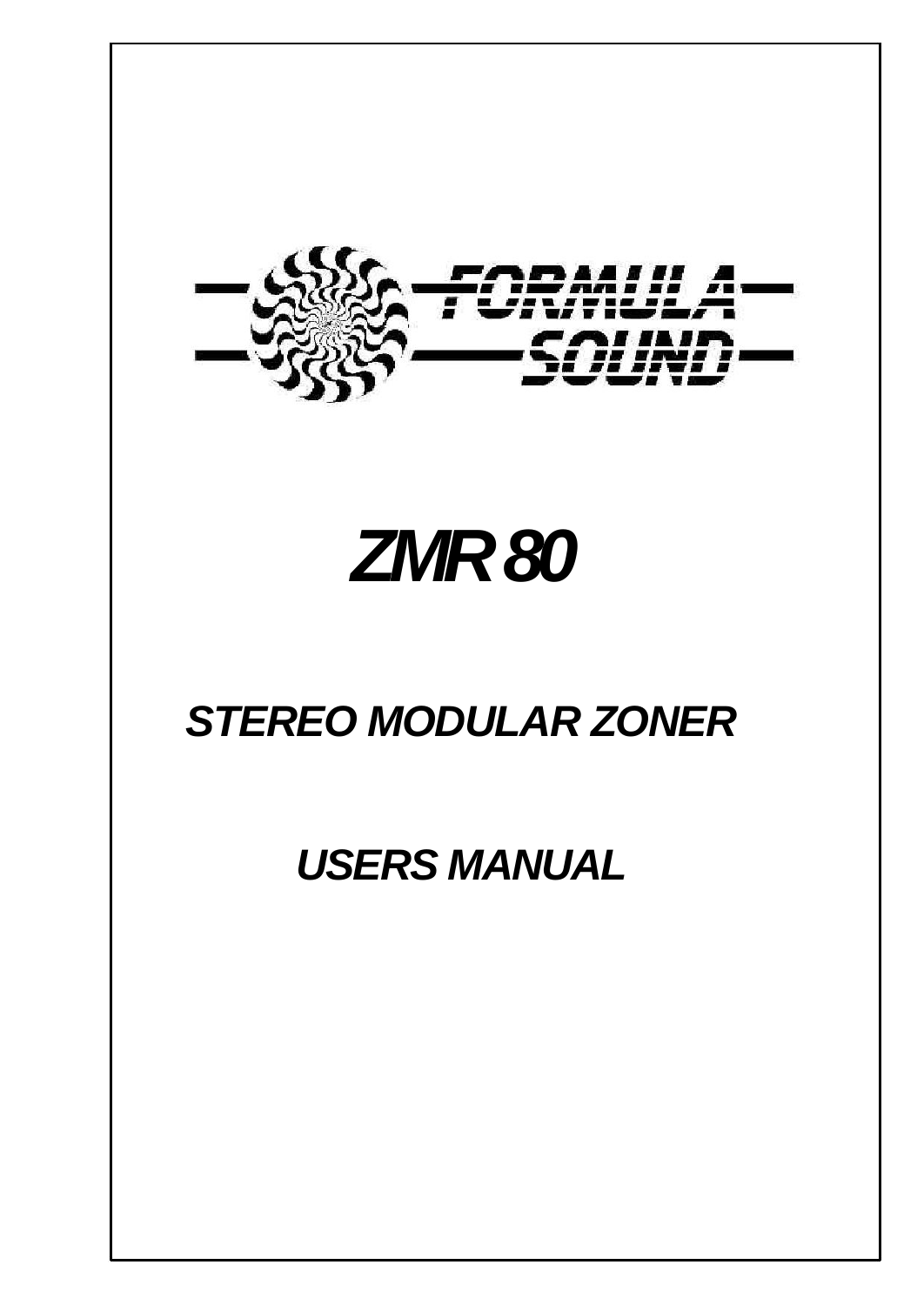### **ZMR80 Stereo Modular Zoner Mixer**

#### **Introduction**

The modular construction of the ZMR80 allows it to be tailored to the requirements of a wide range of different venues with a choice of 2 to 8 inputs, 2 to 12 outputs, paging options and optional remote panels. Take only the modules and options you require.

The chassis is 19" rack mount 4RU height and will take 1 PSU or 1 Page PSU module, up to 4 twin input modules and up to 6 twin output modules. Unused positions are filled with blank modules, additional modules up to the maximum can be fitted at a later date.

#### **PSU**

The standard PSU does not support paging, for paging a Page PSU is required plus the remote paging microphone unit.

The PSU module supplies the power to the other modules and includes a mute/priority input on a 4 pin connector (mating part supplied) allowing system mute (fire alarm for example) and priority input (for example evacuation announcements) to all outputs.

The front panel has LED's showing supply and system mute status, the rear panel has the 4 pin mute/priority input connector and a priority input gain trim accessible by screwdriver. Internal options selectable by jumpers include phantom power for the priority input and connection of mains earth to 0V rail.

The Page PSU module has a RJ45 connector into which plugs the paging microphone.

**Input Module** (See drawing PC408 later in manual)

An input module will carry 2 stereo (or mono) inputs which may be balanced or unbalanced, you may have up to 4 input modules to provide up to 8 inputs.

Mono (Mic) input is on XLR and unbalanced stereo on phono sockets, the selection of input is on a recessed 6 way switch on the rear panel (position 1 is phono socket input and position 2 – 6 give different gains on the microphone input).

Each input module can have one balanced stereo input, for balanced input use the XLR connections and set the internal jumper to balanced input. The channel at the top of the module controls the balanced input, the lower channel will still accept an unbalanced line input on the phono sockets.

The 8 channels consist of 4 Stereo channels and 4 Mono channels; inputs are assigned to one of these channels by internal jumpers. The maximum number of stereo channels is 4.

On the front panel each input has volume control, clip indicator LED and screwdriver adjustable gain trim and two band EQ. On the rear panel inputs are on XLR and phono sockets, input is selectable by screwdriver operated six way switch which allows selection of line input in position 1 (Phono socket) or Mic and mic input gain in positions 2 to 6 (XLR).

Internal options include phantom power (for microphones), balanced input, mixing two inputs (of one module) to one buss. Mixing the two inputs to one buss with voice over selected allows announcements or instruction etc to be clearly heard as the other audio is faded down during the voice over.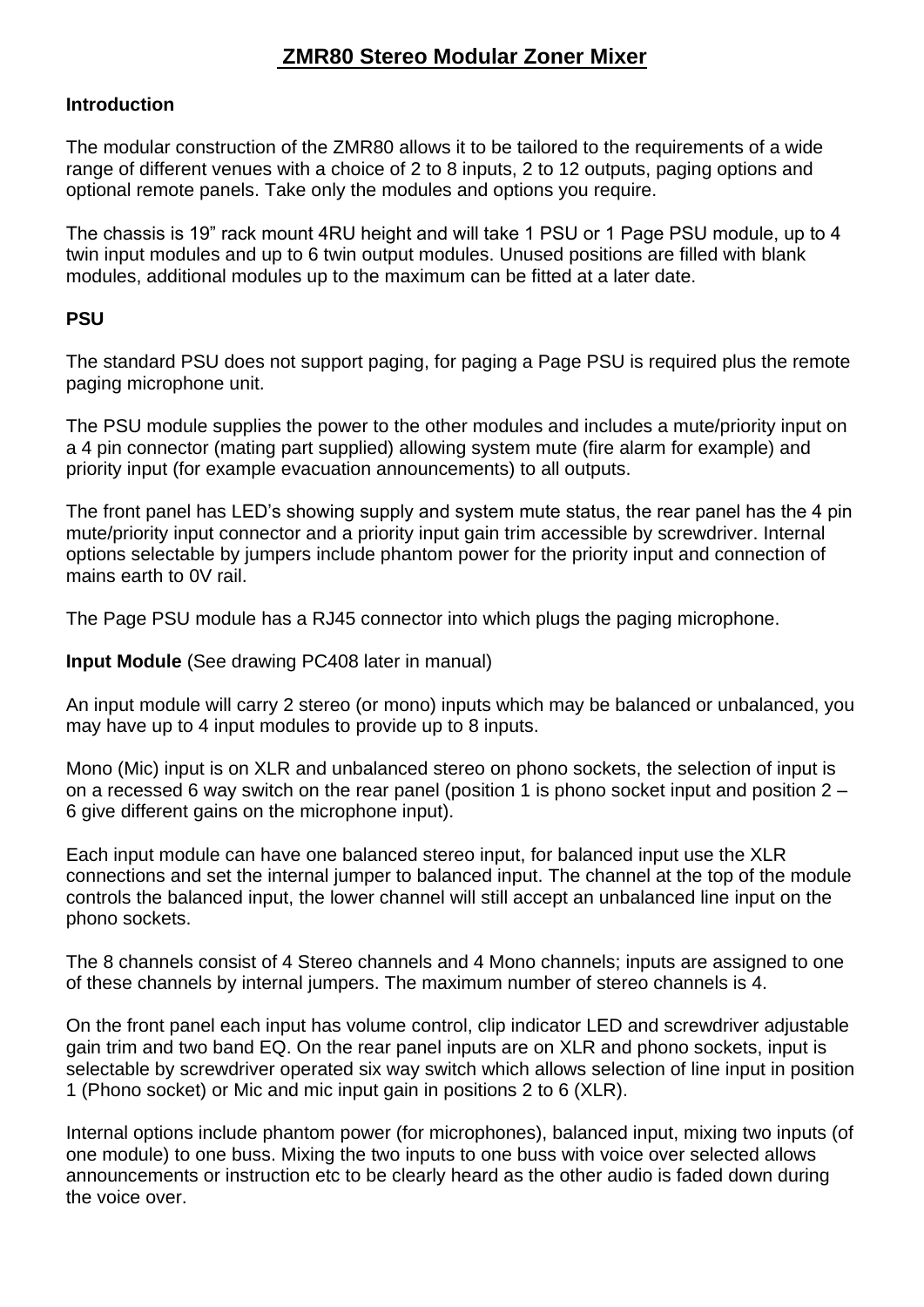#### **Output Module** (See drawing PC409 later in manual)

An output module will carry two stereo (or mono) outputs which may be balanced or unbalanced, you may have up to 6 output modules to provide up to 12 Zones. There is the ability to connect a remote panel for each Zone, the remote panel provides input select and volume control.

On the front panel each output has volume control, input select button and LED's indicating which input is selected. There is also the option to connect remote panels for input and volume controls, remote panels are enabled by the input select button and the remote LED illuminates when remote panel operation is selected.

Once the remote panel is enabled the input select button can be disabled by holding it down for about 3 seconds, the remote LED will flash once to indicate the control is locked (to prevent accidental changes). By holding the input select button down for another 3 seconds the control is unlocked.

On the rear panel the output connections are on a 6 pin (2 x 3) single in line connector (mating part supplied), the remote panel plugs into a 3 pin connector (mating part supplied). Screwdriver adjustable two band EQ is also accessible on the rear panel.

Mono operation is selectable on an internal jumper.

A custom version is available from the factory without paging that has 7 or 8 output module (14 or 16 Zones) with less input modules.

#### **Remote Panels**

Remote panels may be connected as required to provide control of input selection and volume in the room (zone) where the audio is fed to, selecting remote on the output module will enable the remote panel (flashing green LED means no remote panel connected).

#### **Blanking modules**

Blanking modules are available for any unused slots.

#### **Chassis**

The Chassis is 19" and 4RU height.

#### **Remote Paging Microphone**

The remote paging microphone unit connects to the Page PSU module via the RJ45 connection.

The remote microphone allows paging to any selected Zones or all Zones.

The remote paging microphone is only live when a paging button (SEL or ALL) is pressed.

The microphone itself is plugged into an XLR connector on the remote paging microphone unit and is replaceable.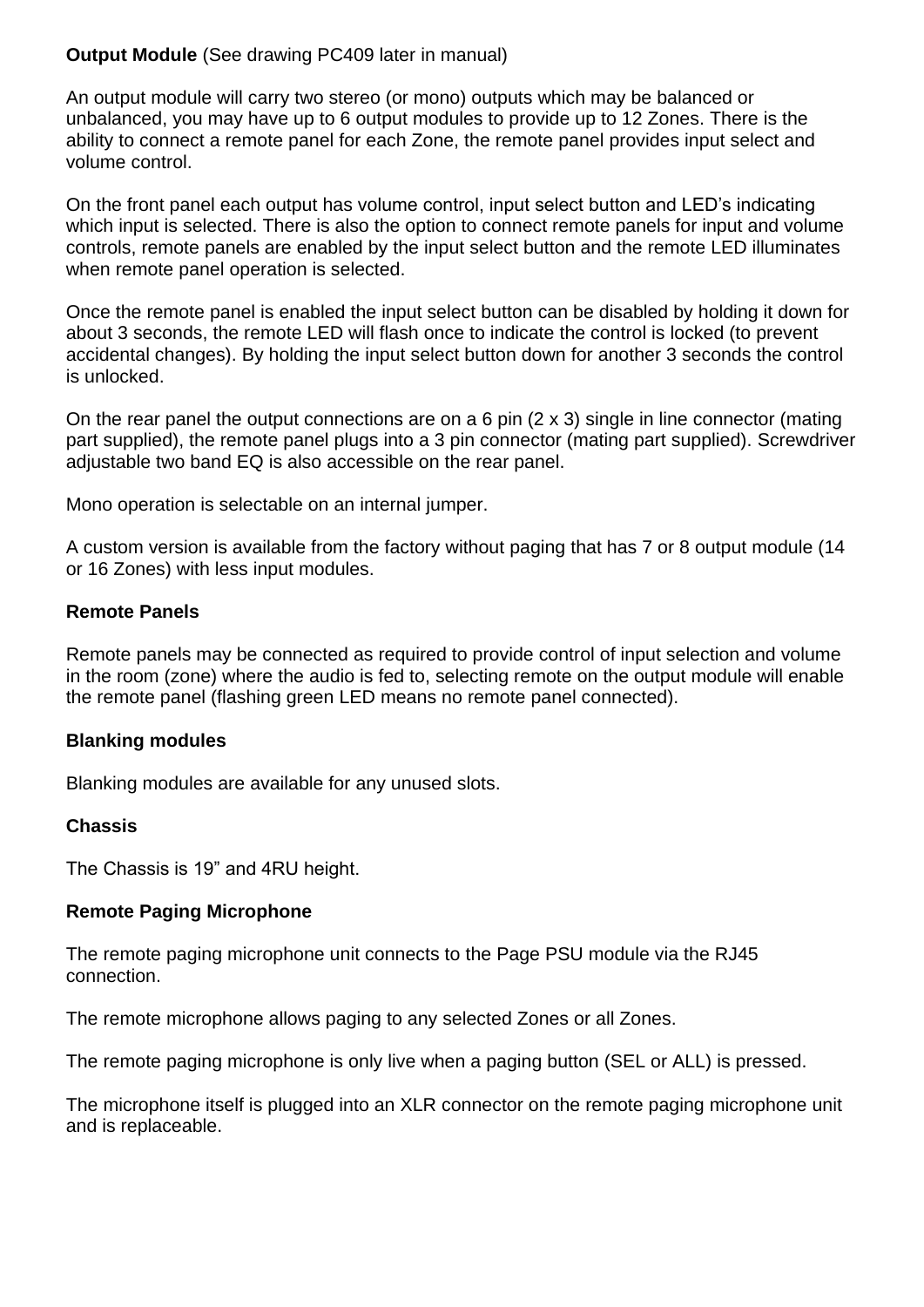#### **PSU Module**

The ZMR-80 PSU PCB drawing shows the position of the ground lift select. This will remove the mains ground from 0V. Removing mains earth is generally not recommend unless there is a good technical reason for it.

Also shown is the position of the Phantom power select for the priority input (adjacent is a pot which adjusts the priority input level if required).

**Input Module** (See drawing PC408 later in manual)

For phono (line) input the recessed switch on the rear panel marked I/P SEL BAL GAIN must be fully anti clockwise (Position 1), only in this postion are the phono socket inputs enabled.

For Microphone input on the XLR the recessed switch on the rear panel marked I/P SEL BAL GAIN must be in Position  $2 - 6$  (at least 1 step clockwise, the gain increases as you move from position 2 to 6), only in positions  $2 - 6$  is the XLR microphone input enabled.

For stereo balanced input selection the recessed switch on the rear panel marked I/P SEL BAL GAIN must be in Position 2 on Input A and Position 1 on input B and an internal jumper set (see ZMR-80 INPUT PCB drawing which shows the position), when selected the upper channel on the module utilises the both XLR connectors on the module. The lower channel may still be used via the phono socket input.

When using the balanced input ensure the recessed switch is in position 2 for Input A and Position 1 for input B. Positions 3 – 6 still change the gain on the XLR, uneven L and R will mean a switch in the wrong position.

The ZMR-80 INPUT PCB drawing shows the position of the BUSS selection, each input is allocated to a buss which the output module will recognise as  $1 - 8$ . Normally input 1 would be allocated to buss 1, input 2 to buss 2 up to the maximum of number 8.

Only one input can be allocated to each buss.

Buss 1 – 4 are stereo and buss 5 – 8 are mono. If a number of stereo balanced inputs are required it may be necessary to allocate inputs in a different order, for example module 1 may have one input allocated to buss 1 (stereo) and the second input allocated to buss 5 (mono). The output module would then see input module 1 as numbers 1 and 5, the buss number an input is allocated to is the source number the output module will recognise.

A custom option is available from the factory for 6 stereo input/6 stereo buss, reducing the overall maximum number of inputs but increasing the maximum number of stereo inputs.

Phantom power selection is shown for each input.

The two inputs of a module may be used together for voice over, the upper channel (A) with a voice (Mic) input and the lower channel (B) with music/voice. When a signal is present from input A the signal from input B will be automatically turned down and when the signal on A stops B will fade back up. Select both voice over and mix A and B to channel A.

Recessed in the front panel are screwdriver adjustable gain trims for each input and two band EQ.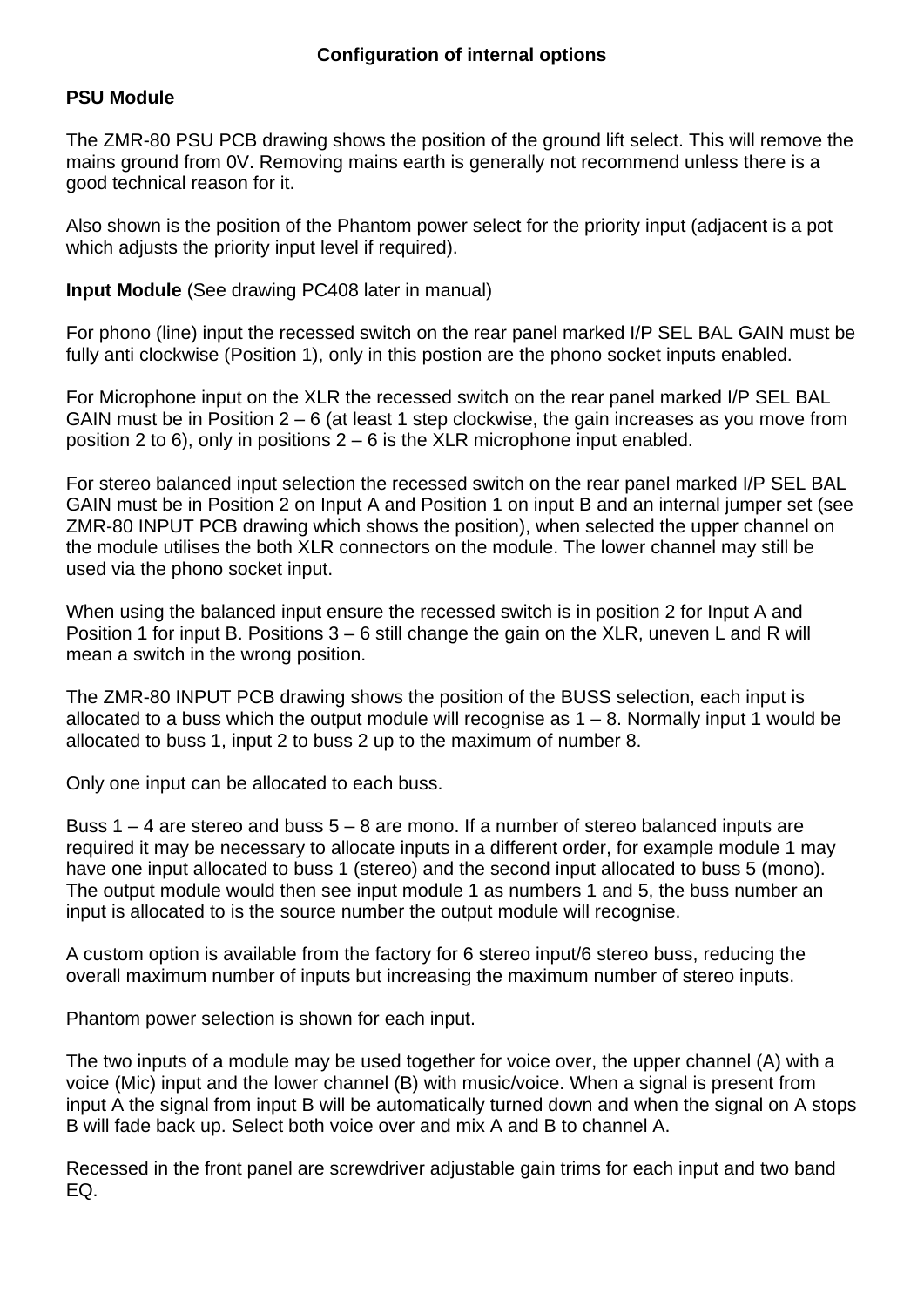**Output Module** (See drawing PC409 later in manual)

The ZMR-80 OUTPUT PCB drawing shows the position of the Stereo or Mono selection.

Page ID selection is factory set.

At the rear of the module is screwdriver adjustable two band EQ for each output (Zone).

#### **Remote Paging Microphone**

The remote paging microphone unit connects to the Page PSU module via the RJ45 connection.

The microphone level is adjustable via a recessed adjustment on the back of the Page PSU module, the position is indicated by the module legend.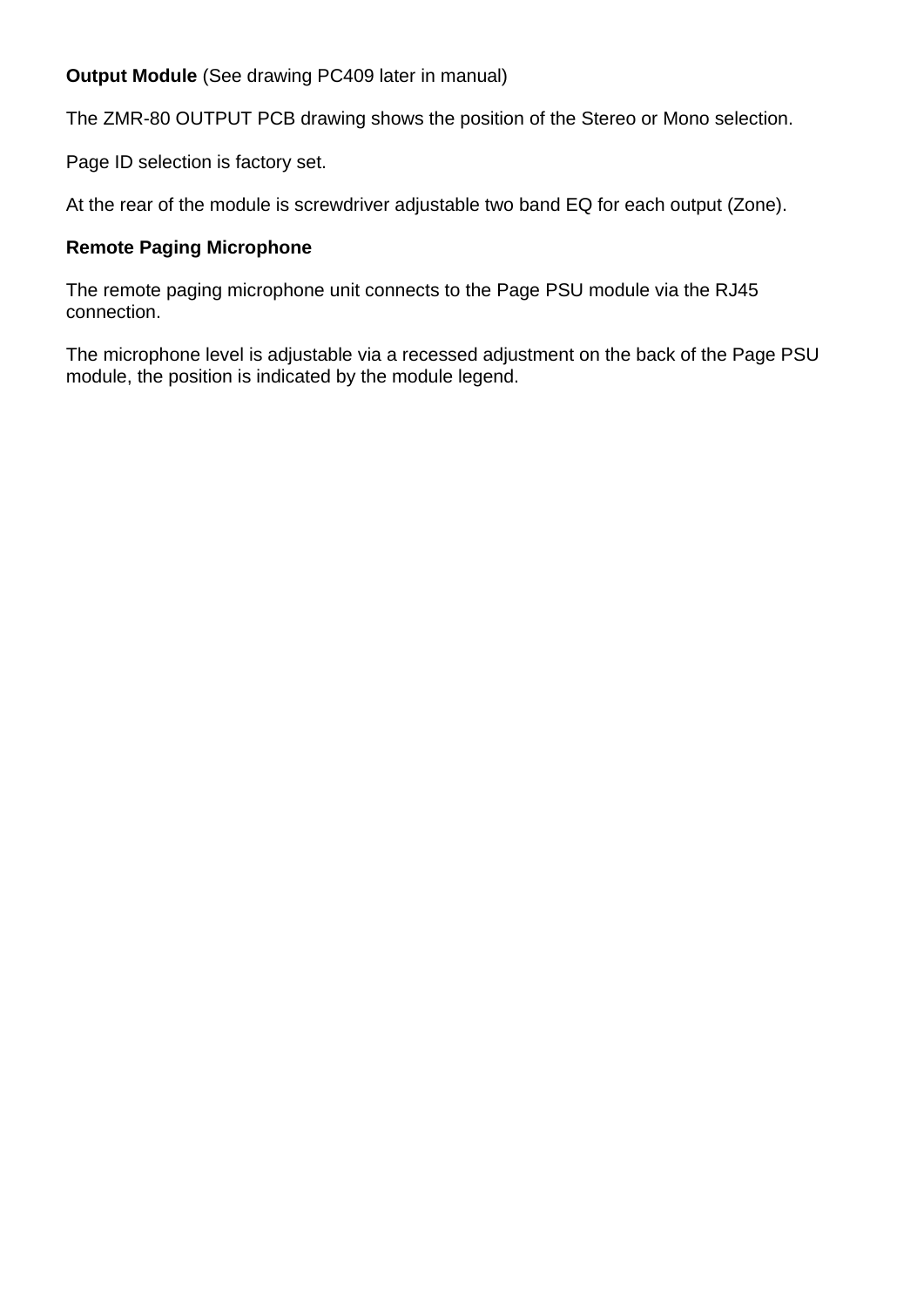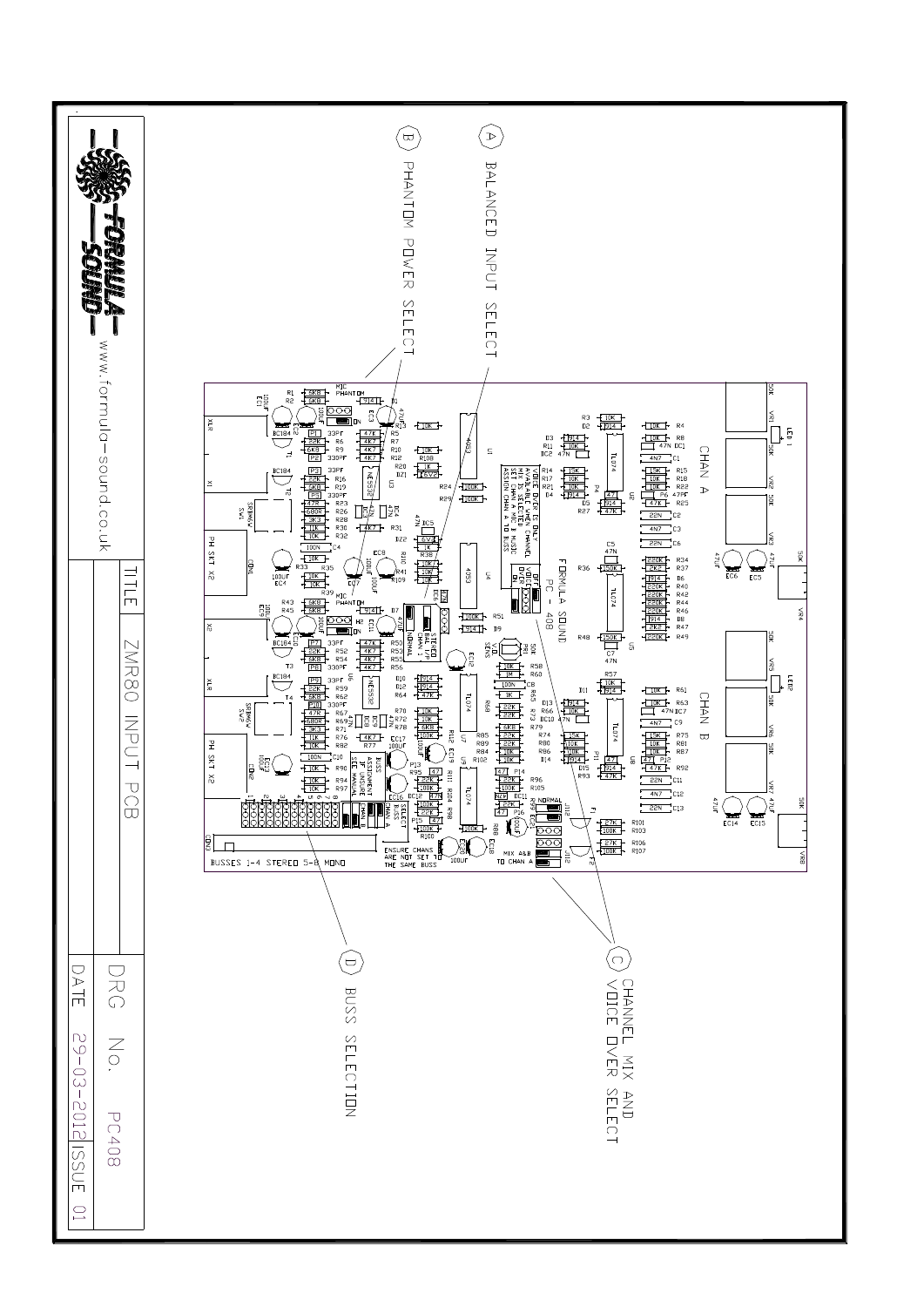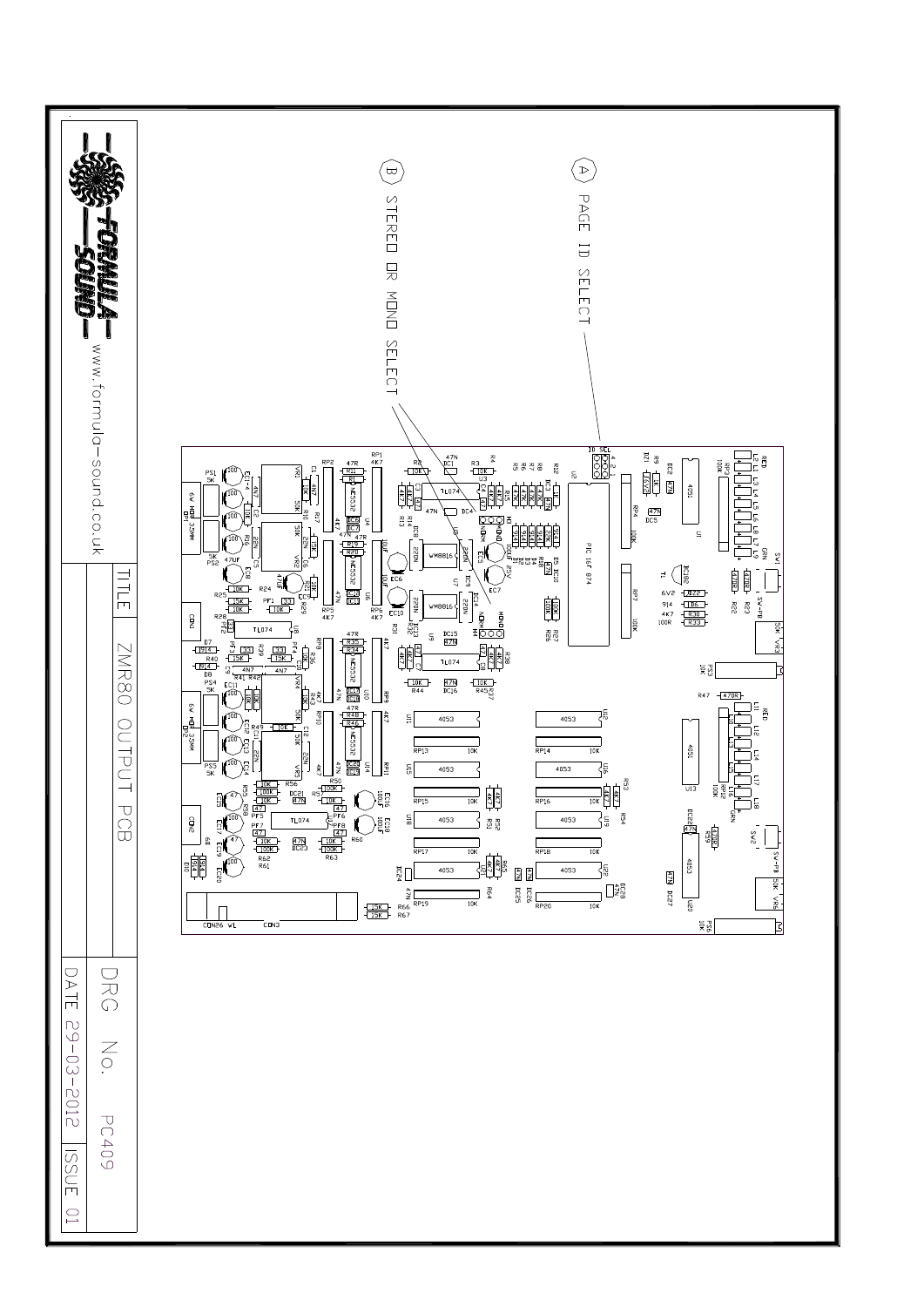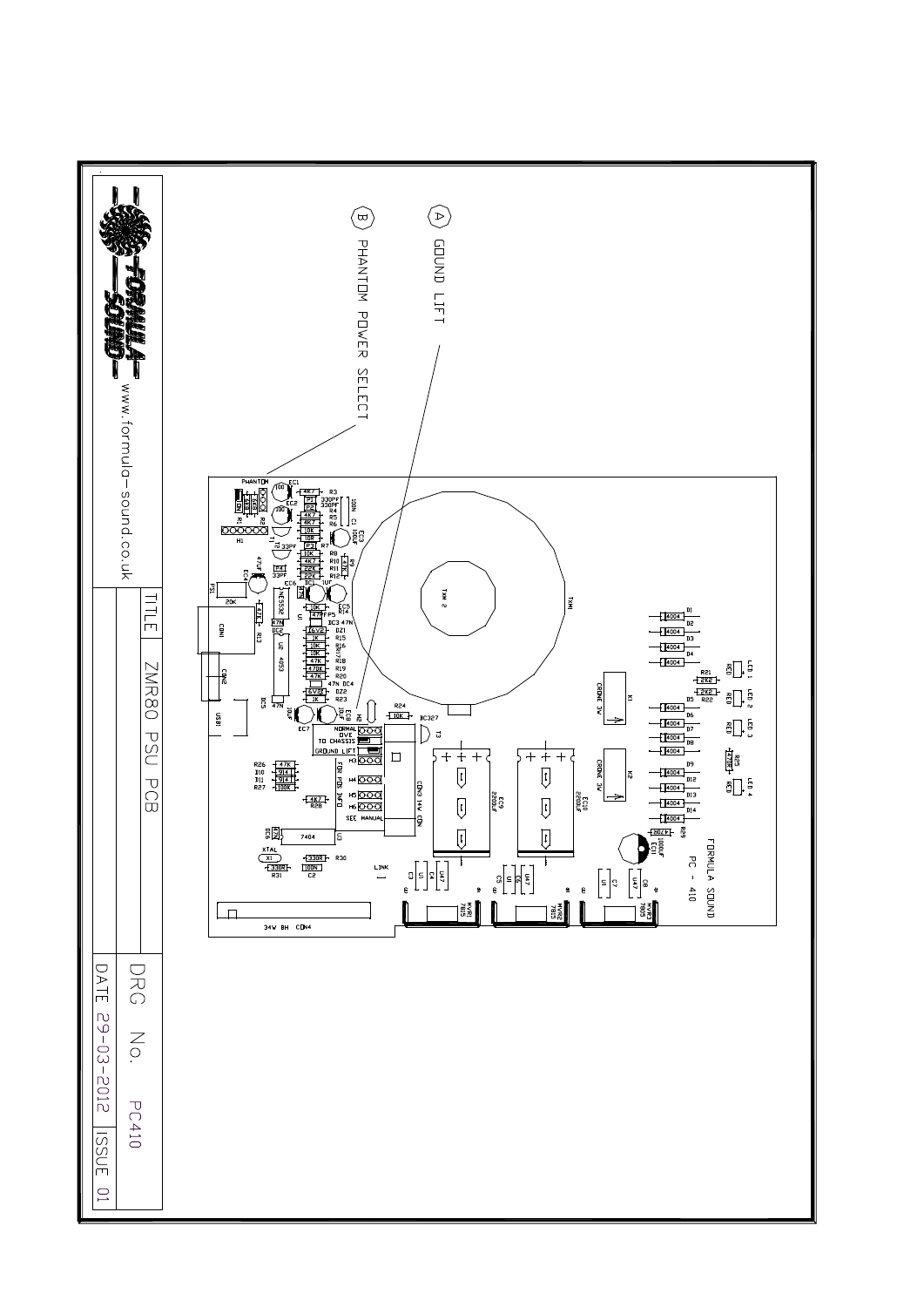### **TECHNICAL SPECIFICATION**

| Frequency Response (EQ. set flat)                                                                                                                                                               |            | 20Hz - 20KHz +/- 0.5dB                                                                                                    |
|-------------------------------------------------------------------------------------------------------------------------------------------------------------------------------------------------|------------|---------------------------------------------------------------------------------------------------------------------------|
| Distortion THD @ 1KHz @ operating level +10dBu                                                                                                                                                  |            | $&lt.005\%$                                                                                                               |
| <b>MICROPHONE/MONO INPUTS</b><br>Connector type XLR<br>Internally selectable phantom power (15V)<br>Gain selection by 6 position rotary switch                                                  |            |                                                                                                                           |
| Gain Min / Max                                                                                                                                                                                  | Mic input  | 10dB/+60dB                                                                                                                |
| Gain Min / Max                                                                                                                                                                                  | Line input | $-25/+25dB$                                                                                                               |
| Noise ref 150R                                                                                                                                                                                  |            | EIN -124dB 20Hz-20KHz                                                                                                     |
| Input impedance                                                                                                                                                                                 |            | >2K ohms active balanced                                                                                                  |
| <b>STEREO INPUTS</b>                                                                                                                                                                            |            |                                                                                                                           |
| Connector type gold plated phono sockets or XLR in balanced mode                                                                                                                                |            |                                                                                                                           |
| Gain selection continuously variable via rotary potentiometer                                                                                                                                   |            |                                                                                                                           |
| Gain Min / Max                                                                                                                                                                                  |            | $-25dB / +12dB$                                                                                                           |
| Nominal input level                                                                                                                                                                             |            | 0dBu 775mV                                                                                                                |
| Maximum input level                                                                                                                                                                             |            | +20dBu 7.7V                                                                                                               |
| Input impedance                                                                                                                                                                                 |            | >10K ohms                                                                                                                 |
| Noise @max gain                                                                                                                                                                                 |            | EIN -100dB 20Hz 20KHz                                                                                                     |
| Input Equalisation                                                                                                                                                                              |            | HF (Treble) $+/- 12dB \t@ 10KHz$<br>LF (Bass) +/- 12 dB @ 200Hz                                                           |
| <b>PRIORITY INPUT</b>                                                                                                                                                                           |            | 4 pin connector                                                                                                           |
| Nominal input level                                                                                                                                                                             |            | 0dBu 775mV                                                                                                                |
| <b>MAIN OUTPUT</b><br><b>Balanced output</b><br>May be strapped for unbalanced<br>Maximum output level<br>Output impedance<br>Equalisation                                                      |            | 2 x pin connectors<br>+20dBu 7.7V<br><100ohms Balanced<br>HF (Treble) $+/- 12dB \t@ 10KHz$<br>LF (Bass) +/- 12 dB @ 200Hz |
| Remote panel                                                                                                                                                                                    |            | 3 Pin connector                                                                                                           |
| Power<br>220-240V AC standard (115V to order. Or consult user manual to change)<br>Mains fuse 220-240v operation 315mA slow blow<br>Mains fuse 110-115v operation 1 A<br>I.E.C. Mains connector |            |                                                                                                                           |
| Finish<br>Front and Rear panel anodised aluminium with ident labels, extruded aluminium chassis and<br>black plastic coated steel casing strips.                                                |            |                                                                                                                           |
| <b>Dimensions</b>                                                                                                                                                                               |            |                                                                                                                           |

19" rack mounting. 4RU

Width 482mm (19") Depth 210mm (8.25") Height 180mm (7.0")

Formula Sound reserve the right to alter the specification without notice.